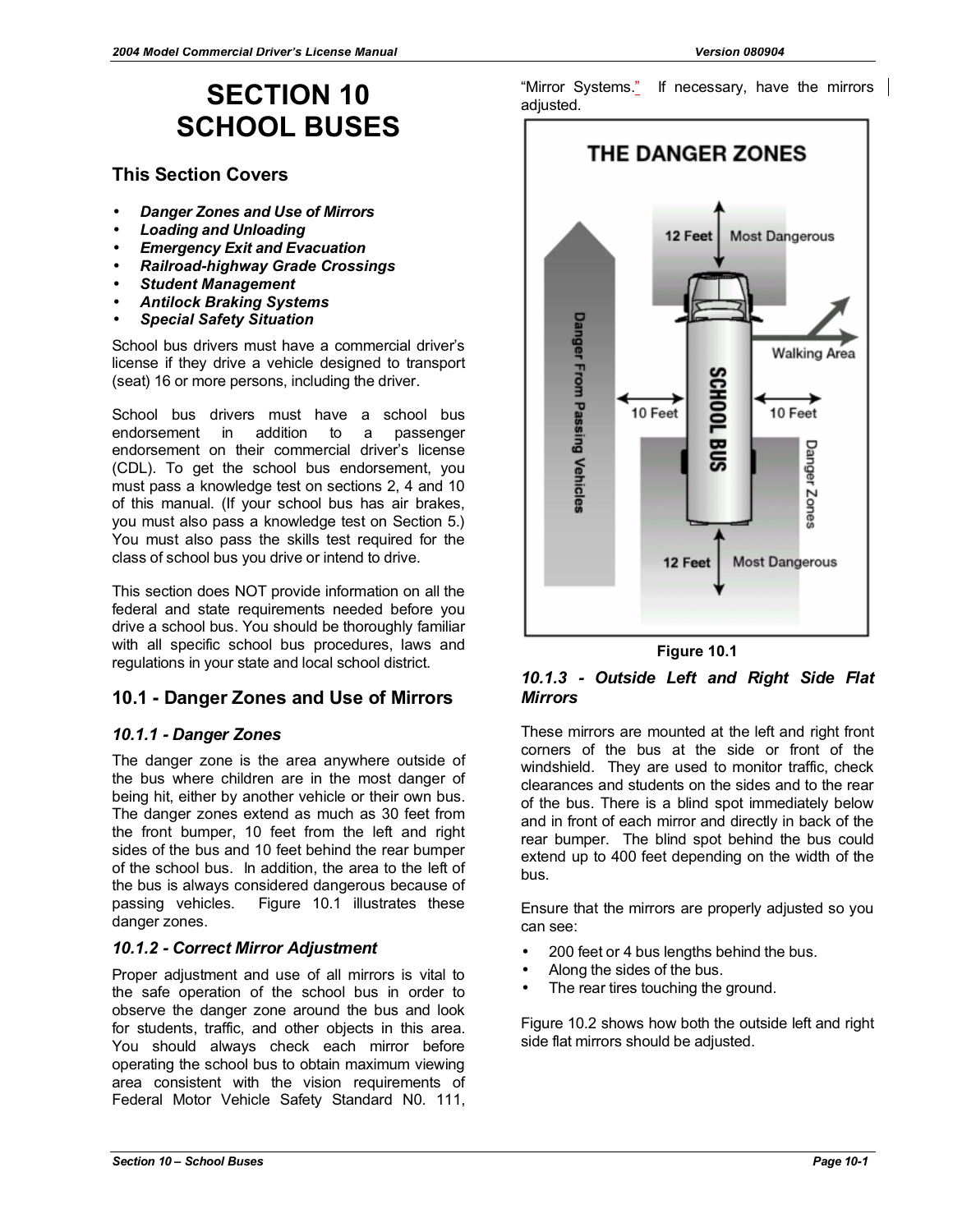

#### Figure 10.2

## 10.1.4 - Outside Left and Right Side Convex **Mirrors**

The convex mirrors are located below the outside flat mirrors. They are used to monitor the left and right sides at a wide angle. They provide a view of traffic, clearances, and students at the side of the bus. These mirrors present a view of people and objects that does not accurately reflect their size and distance from the bus.

Ensure that the mirrors are properly adjusted so you can see:

- The entire side of the bus up to the mirror mounts.
- Front of the rear tires touching the ground.
- At least one traffic lane on either side of the bus.

Figure 10.3 shows how both the outside left and right side convex mirrors should be adjusted.



#### Figure 10.3

#### 10.1.5 - Outside Left and Right Side Cross **View Mirrors**

These mirrors are mounted on both left and right front corners of the bus. They are used to see the "danger zone" area directly in front of the bus that is not visible by direct vision, and to view the "danger zone" areas to the left side and right side of the bus, including the service door and front wheel areas. The mirror presents a view of people and objects that does not accurately reflect their size and distance from the bus. The driver must ensure that these mirrors are properly adjusted.

Ensure that the mirrors are properly adjusted so you can see:

- The entire area in front of the bus from the front bumper at ground level to a point where direct vision is possible. Direct vision and mirror view vision should overlap.
- The right and left front tires touching the ground.
- The area from the front of the bus to the service door.
- These mirrors, along with the convex and flat mirrors, should be viewed in a logical sequence to ensure that a child or object is not in any of the danger zones.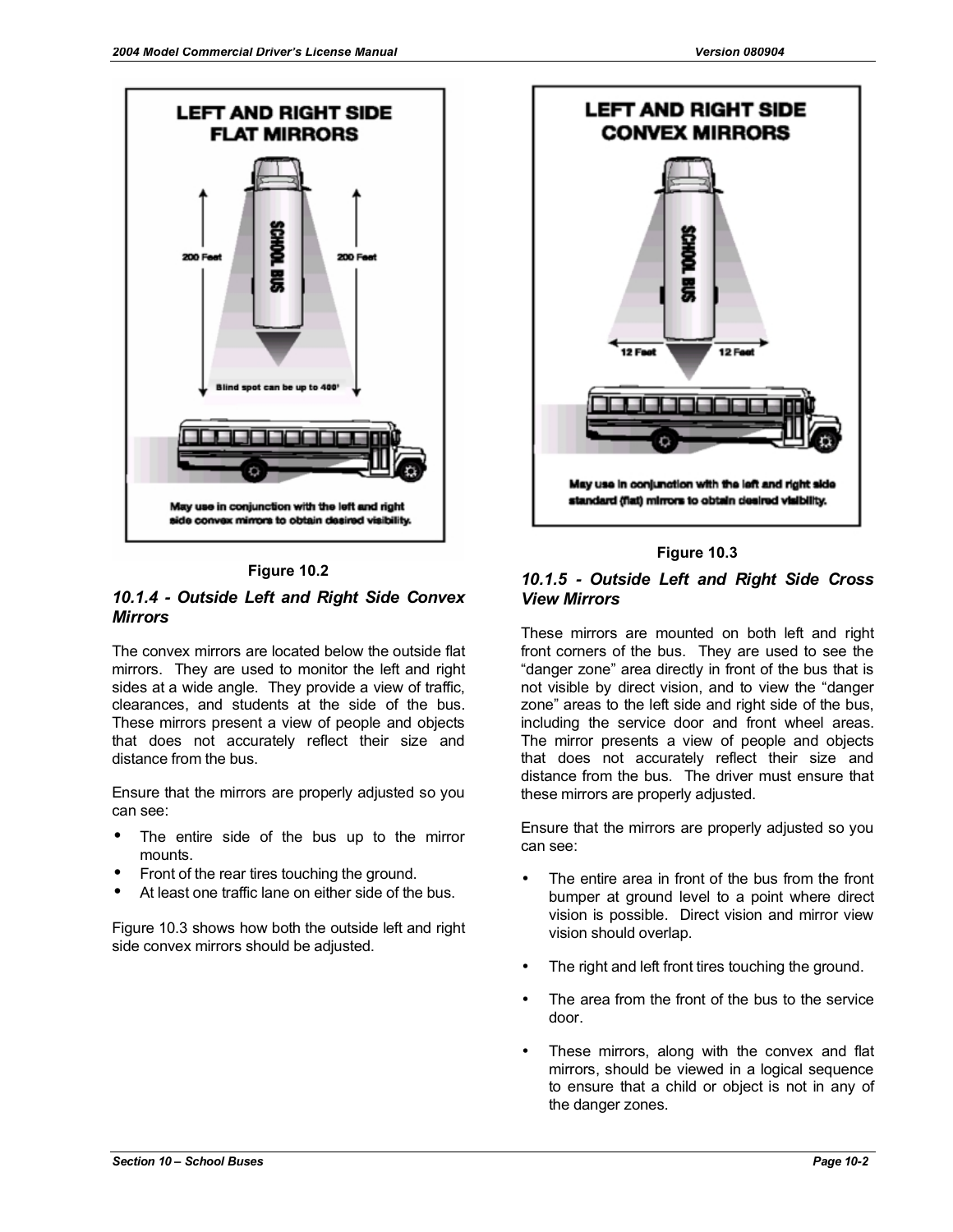Figures 10.4a and 10.4b illustrate how the left and right side cross view mirrors should be adjusted.

#### Left Cross View Mirror Right Cross View Mirror



## **Figure 10.4a Figure 10.4b**

10.1.6 - Overhead Inside Rearview Mirror

This mirror is mounted directly above the windshield on the driver's side area of the bus. This mirror is used to monitor passenger activity inside the bus. It may provide limited visibility directly in back of the bus if the bus is equipped with a glass-bottomed rear emergency door. There is a blind spot area directly behind the driver's seat as well as a large blind spot area that begins at the rear bumper and could extend up to 400 feet or more behind the bus. You must use the exterior side mirrors to monitor traffic that approaches and enters this area.

Ensure that the mirrors are properly adjusted so you can see:

- The top of the rear window in the top of the mirror.
- All of the students, including the heads of the students right behind you.

# **10.2 - Loading and Unloading**

More students are killed while getting on or off a school bus each year than are killed as passengers inside of a school bus. As a result, knowing what to do before, during, and after loading or unloading students is critical. This section will give you procedures to help you avoid unsafe conditions which could result in injuries and fatalities during and after loading and unloading students.

#### 10.2.1 - Approaching the Stop

Each school district establishes official routes and official school bus stops. All stops should be approved by the school district prior to making the stop. You should never change the location of a bus stop without written approval from the appropriate school district official.

You must use extreme caution when approaching a school bus stop. You are in a very demanding situation when entering these areas. It is critical that you understand and follow all state and local laws and regulations regarding approaching a school bus stop. This would involve the proper use of mirrors, alternating flashing lamps, and when equipped, the moveable stop signal arm and crossing control arm.

When approaching the stop, you should:

- Approach cautiously at a slow rate of speed.
- Look for pedestrians, traffic, or other objects before, during, and after coming to a stop.
- Continuously check all mirrors.
- If the school bus is so equipped, activate alternating flashing amber warning lamps before the school bus stop in accordance with state law.
- Continuously check mirrors to monitor the danger zones for students, traffic, and other objects.
- Move as far as possible to the right on the traveled portion of the roadway.
- Bring school bus to a full stop with the front bumper at least 10 feet away from students at the designated stop. This forces the students to walk to the bus so you have a better view of their movements.
- Place transmission in Park, or if there is no Park shift point, in Neutral and set the parking brake at each stop.
- Open service door, if possible, enough to activate alternating red lamps when traffic is a safe distance from the school bus.
- Make a final check to see that all traffic has stopped before completely opening the door and signaling students to approach.

#### *10. 2. 2 - Loading Pr ocedur es*

- Perform a safe stop as described in subsection  $10.2.1.$
- Students should wait in a designated location for the school bus, facing the bus as it approaches.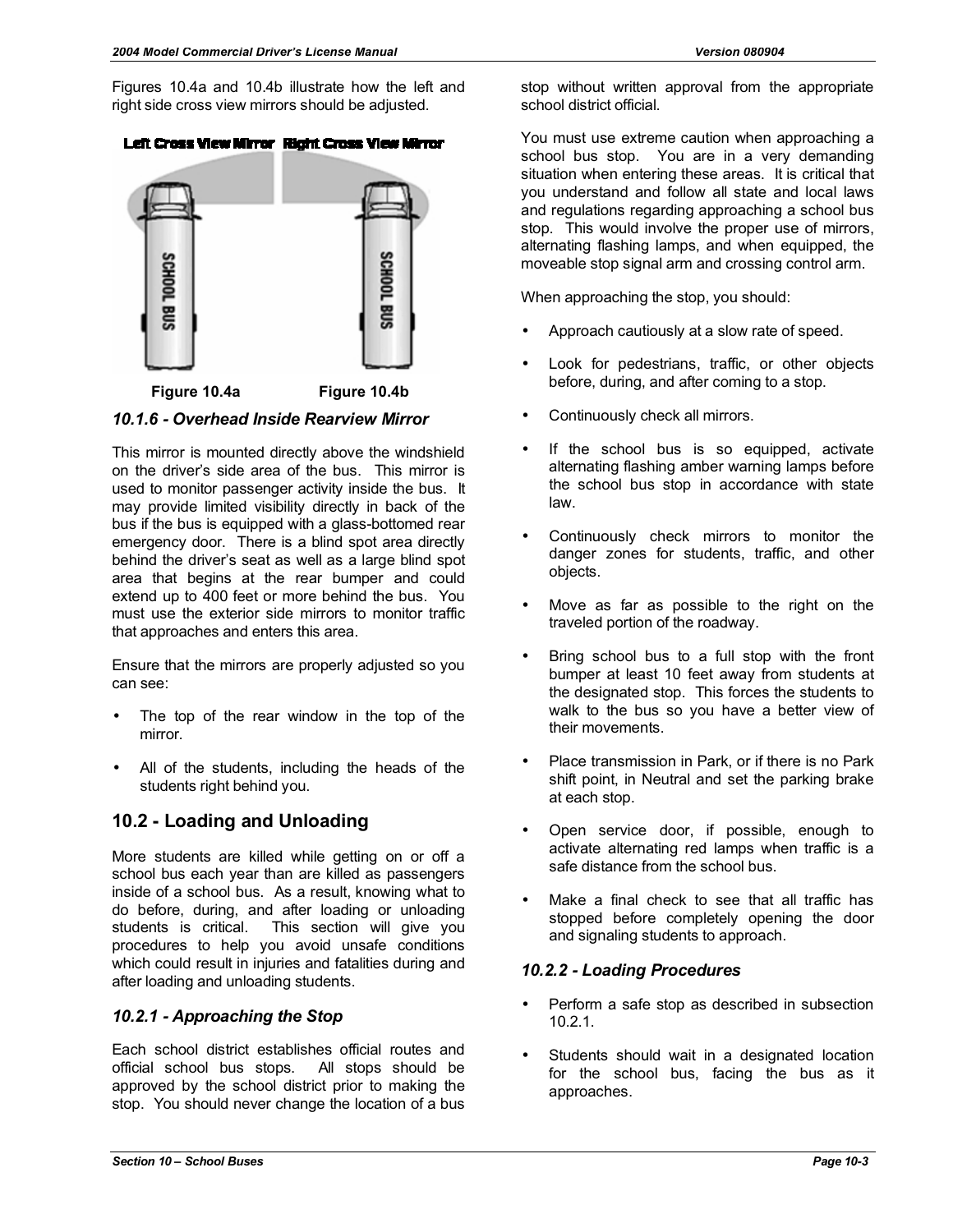- Students should board the bus only when signaled by the driver.
- Monitor all mirrors continuously.
- Count the number of students at the bus stop and be sure all board the bus. If possible, know names of students at each stop. If there is a student missing, ask the other students where the student is.
- Have the students board the school bus slowly, in single file, and use the handrail. The dome light should be on while loading in the dark.
- Wait until students are seated and facing forward before moving the bus.
- Check all mirrors. Make certain no one is running to catch the bus.
- If you cannot account for a student outside, secure the bus, take the key, and check around and underneath the bus.
- When all students are accounted for, prepare to leave by:
	- $\triangleright$  Closing the door.
	- $\triangleright$  Engaging the transmission.
	- $\triangleright$  Releasing the parking brake.
	- $\triangleright$  Turning off alternating flashing red lamps.
	- $\triangleright$  Turning on left turn signal.
	- $\triangleright$  Allowing congested traffic to disperse.
	- $\triangleright$  Checking all mirrors again.
- When it is safe, move the bus to enter traffic flow and continue the route

The loading procedure is essentially the same wherever you load students, but there are slight differences. When students are loading at the school campus, you should:

- Turn off the ignition switch.
- Remove key if leaving driver's compartment.
- Position yourself to supervise loading as required or recommended by your state or local regulations.

#### 10.2.3 - Unloading Procedures on the Route

Perform a safe stop at designated unloading areas as described in subsection 10.2.1.

- Have the students remain seated until told to exit.
- Check all mirrors.
- Count the number of students while unloading to confirm the location of all students before pulling away from the stop.
- $\bullet$  Tell students to exit the bus and walk at least 10 feet away from the side of the bus to a position where the driver can plainly see all students.
- Check all mirrors again. Make sure no students are around or returning to the bus.
- If you cannot account for a student outside the bus, secure the bus, and check around and underneath the bus.
- When all students are accounted for, prepare to leave by:
	- $\triangleright$  Closing the door.
	- $\triangleright$  Engaging transmission.
	- $\triangleright$  Releasing parking brake.
	- $\triangleright$  Turning off alternating flashing red lamps.
	- $\geq$  Turning on left turn signal.<br>  $\geq$  Allowing congested traffic t
	- Allowing congested traffic to disperse.
	- $\triangleright$  Checking all mirrors again.
- When it is safe, move the bus, enter the traffic flow and continue the route

**Note.** If you have missed a student's unloading stop, do not back up. Be sure to follow local procedures.

#### **Additional Procedures for Students That Must Cross the Roadway**

You should understand what students should do when exiting a school bus and crossing the street in front of the bus. In addition, the school bus driver should understand that students might not always do what they are supposed to do. If a student or students must cross the roadway, they should follow these procedures:

- $\triangleright$  Walk approximately 10 feet away from the side of the school bus to a position where you can see them.
- $\triangleright$  Walk to a location at least 10 feet in front of the right corner of the bumper, but still remaining away from the front of the school bus.
- $\triangleright$  Stop at the right edge of the roadway. You should be able to see the student's feet.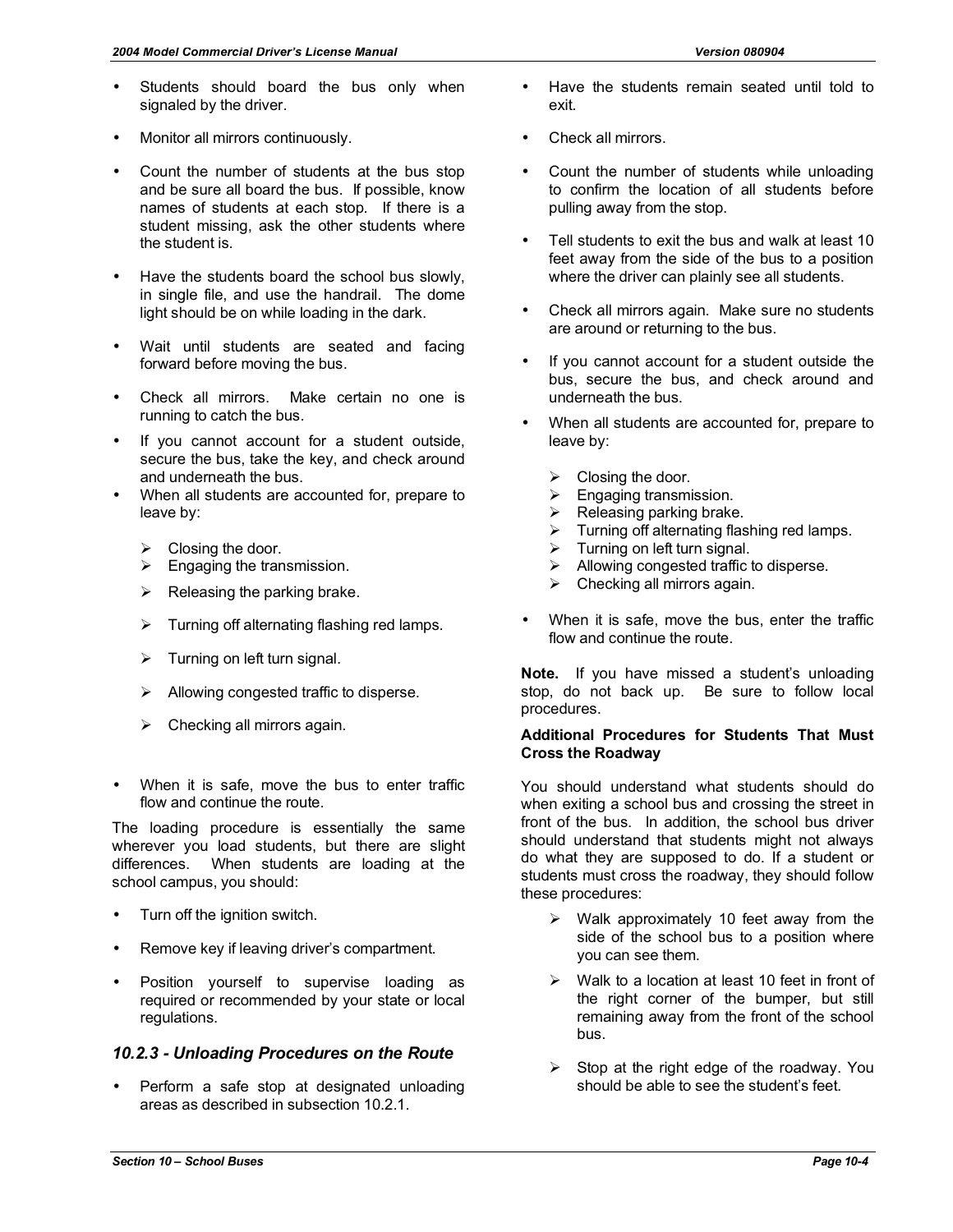- When students reach the edge of the roadway, they should:
	- $\triangleright$  Stop and look in all directions, making sure the roadway is clear and is safe.
	- $\triangleright$  Check to see if the red flashing lamps on the bus are still flashing.
	- $\triangleright$  Wait for your signal before crossing the roadway.
- Upon your signal, the students should:
	- $\triangleright$  Cross far enough in front of the school bus to be in your view.
	- $\triangleright$  Walk to the left edge of the school bus, stop, and look again for your signal to continue to cross the roadway.
	- $\triangleright$  Look for traffic in both directions, making sure roadway is clear.
	- $\triangleright$  Proceed across the roadway, continuing to look in all directions.

Notes:

1. The school bus driver should enforce any state or local regulations or recommendations concerning student actions outside the school bus.

2. It is important for the driver to understand that any hand or other signal that is given to a student also could be misinterpreted by motorists that are stopped in the area.

### 10.2.4 - Unloading Procedures at School

State and local laws and regulations regarding unloading students at schools, particularly in situations where such activities take place in the school parking lot or other location that is off the traveled roadway, are often different than unloading along the school bus route. It is important that the school bus driver understands and obeys state and<br>local laws and regulations. The following local laws and regulations. procedures are meant to be general guidelines.

When unloading at the school you should follow these procedures:

- Perform a safe stop at designated unloading areas as described in subsection 10.2.1.
- Secure the bus by:
	- $\triangleright$  Turning off the ignition switch.
	- $\triangleright$  Removing key if leaving driver's compartment.
- Have the students remain seated until told to e xit.
- Position yourself to supervise unloading as required or recommended by your state or local regulations.
- Have students exit in orderly fashion.
- Observe students as they step from bus to see that all move promptly away from the unloading area.
- Walk through the bus and check for hiding/sleeping students and items left by students.
- Check all mirrors. Make certain no students are returning to the bus.
- If you cannot account for a student outside the bus and the bus is secure, check around and underneath the bus.
- When all students are accounted for, prepare to leave by:
	- $\triangleright$  Closing the door.
	- $\triangleright$  Fastening safety belt.
	- $\triangleright$  Starting engine.
	- $\triangleright$  Engaging the transmission.
	- $\triangleright$  Releasing the parking brake.
	- $\triangleright$  Turning off alternating flashing red lamps.
	- $\triangleright$  Turning on left turn signal.
	- $\triangleright$  Allowing congested traffic to disperse.
	- $\triangleright$  Checking all mirrors again.
- When it is safe, pull away from the unloading area.

## *10. 2. 5 - Special Dangers of Loading and Unl oadi ng*

**Dropped or Forgotten Objects. Always focus on** students as they approach the bus and watch for any who disappear from sight.

Students may drop an object near the bus during loading and unloading. Stopping to pick up the object, or returning to pick up the object, may cause the student to disappear from the driver's sight at a very dangerous moment.

Students should be told to leave any dropped object and move to a point of safety out of the danger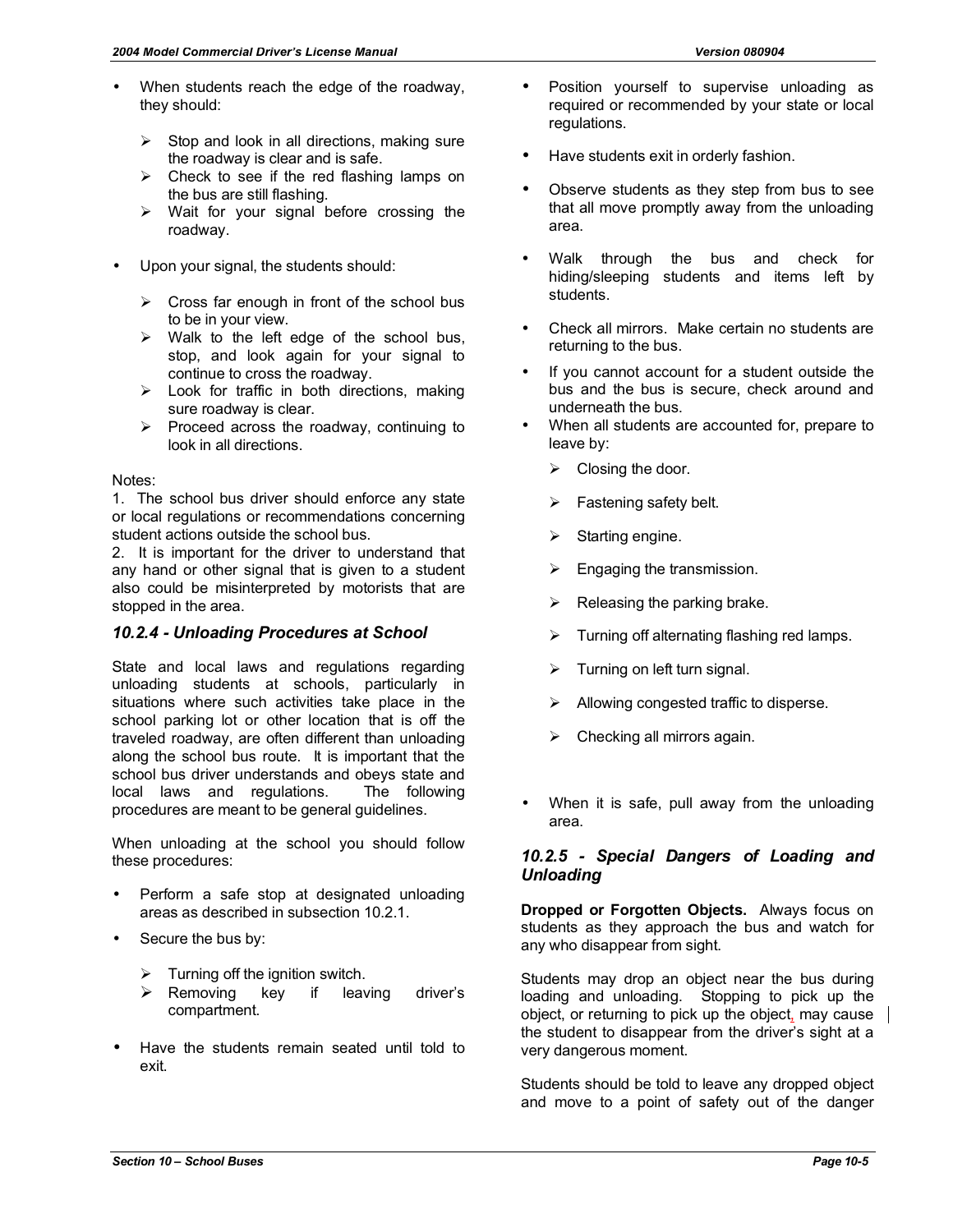zones and attempt to get the driver's attention to retrieve the object.

**Handrail Hang-ups.** Students have been injured or killed when clothing, accessories, or even parts of their body get caught in the handrail or door as they exited the bus. You should closely observe all students exiting the bus to confirm that they are in a safe location prior to moving the bus.

## *10. 2. 6 - Post -t ri p Inspecti on*

When your route or school activity trip is finished, you should conduct a post-trip inspection of the bus.

You should walk through the bus and around the bus looking for the following:

- Articles left on the bus.
- Sleeping students.
- Open windows and doors.
- Mechanical/operational problems with the bus, with special attention to items that are unique to school buses – mirror systems, flashing warning lamps and stop signal arms.
- Damage or vandalism.

Any problems or special situations should be reported immediately to your supervisor or school authorities.

# **10.3 - Emergency Exit and Evacuation**

An emergency situation can happen to anyone, anytime, anywhere. It could be a crash, a stalled school bus on a railroad-highway crossing or in a high-speed intersection, an electrical fire in the engine compartment, a medical emergency to a student on the school bus, etc. Knowing what to do in an emergency-before, during and after an evacuation-can mean the difference between life and death.

# 10.3.1 - Planning for Emergencies

#### **Determine Need to Evacuate Bus**

The first and most important consideration is for you to recognize the hazard. If time permits, school bus drivers should contact their dispatcher to explain the situation before making a decision to evacuate the school bus

As a general rule, student safety and control is best maintained by keeping students on the bus during an emergency and/or impending crisis situation, if so doing does not expose them to unnecessary risk

or injury. Remember, the decision to evacuate the bus must be a timely one.

A decision to evacuate should include consideration of the following conditions:

- Is there a fire or danger of fire?
- Is there a smell of leaking fuel?
- Is there a chance the bus could be hit by other vehicles?
- Is the bus in the path of a sighted tornado or rising waters?
- Are there downed power lines?
- Would removing students expose them to speeding traffic, severe weather, or a dangerous en vironment such as downed power lines?
- Would moving students complicate injuries such as neck and back injuries and fractures?
- Is there a hazardous spill involved? Sometimes, it may be safer to remain on the bus and not come in contact with the material.

**Mandatory Evacuations.** The driver must evacuate the bus when:

- The bus is on fire or there is a threat of a fire.
- The bus is stalled on or adjacent to a railroadhighway crossing.
- The position of the bus may change and increase the danger.
- There is an imminent danger of collision.
- There is a need to quickly evacuate because of a hazardous materials spill.

# *10.3.2 - Evacuation Procedur es*

Be Prepared and Plan Ahead. When possible, assign two responsible, older student assistants to each emergency exit. Teach them how to assist the other students off the bus. Assign another student assistant to lead the students to a "safe place" after evacuation. However, you must recognize that there may not be older, responsible students on the bus at the time of the emergency. Therefore, emergency evacuation procedures must be explained to all students. This includes ensuring that they know the location of and operation of the various emergency exits, and the importance of listening to and following all instructions given by you.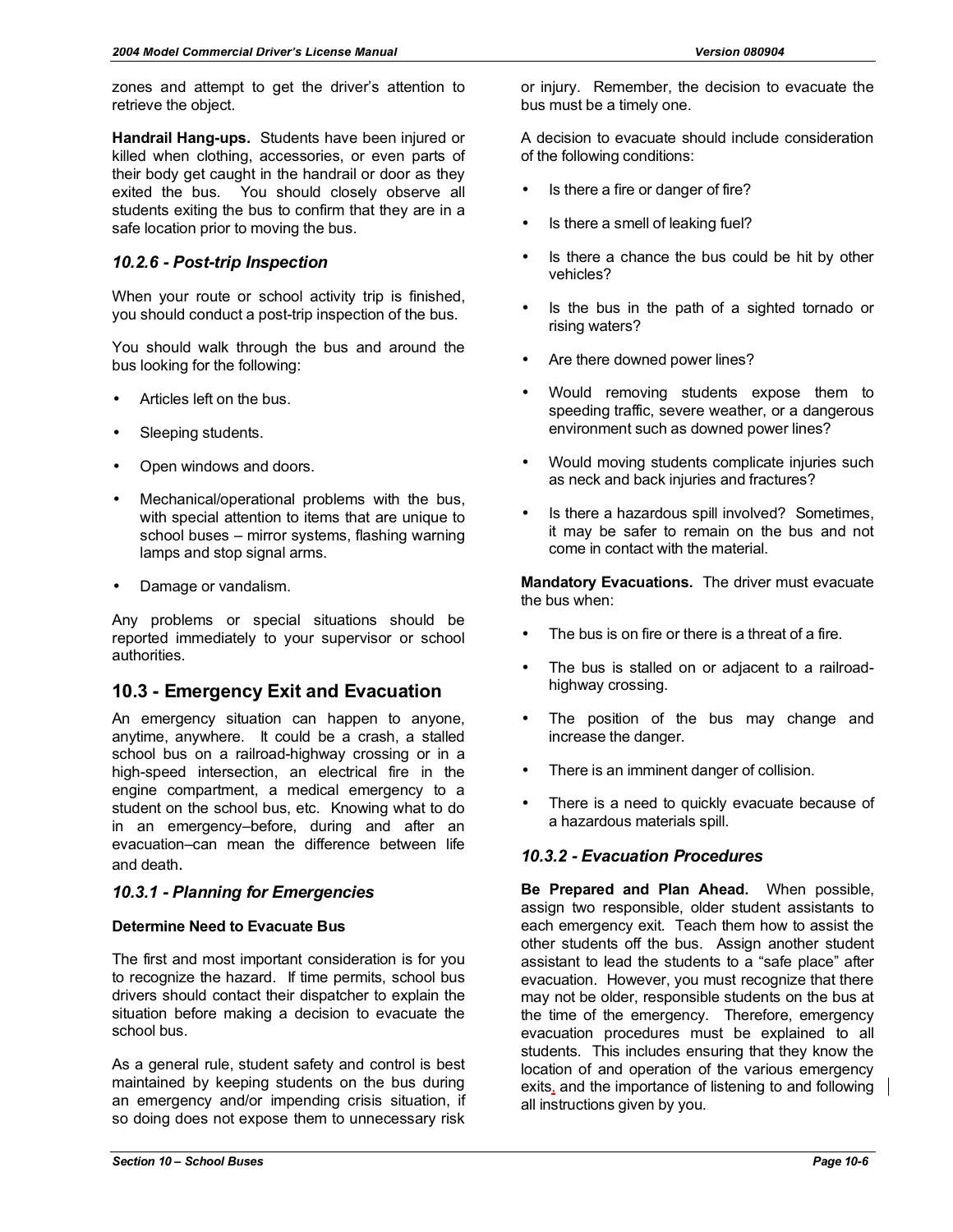Some tips to determine a safe place:

- A safe place for the students will be at least 100 feet off the road in the direction of oncoming traffic. This will keep them from being hit by debris if another vehicle collides with the bus.
- Lead students upwind of the bus if fire is present.
- Lead students as far away from railroad tracks as possible and in the direction of any oncoming train
- Lead students upwind of the bus at least 300 feet if there is a risk from spilled hazardous materials
- If the bus is in the direct path of a sighted tornado and evacuation is ordered, escort students to a nearby ditch or culvert if shelter in a building is not readily available, and direct them to lie face down, hands covering their head. They should be far enough away so the bus cannot topple on them. Avoid areas that are subject to flash floods.

**General Procedures.** Determine if evacuation is in the best interest of safety.

- Determine the best type of evacuation:
	- $\triangleright$  Front, rear or side door evacuation, or some combination of doors.
	- $\triangleright$  Roof or window evacuation.
- Secure the bus by:
	- $\triangleright$  Placing transmission in Park, or if there is no shift point, in Neutral.
	- > Setting parking brakes.<br>> Shutting off the engine.
	-
	- $\triangleright$  Removing ignition key.
	- $\triangleright$  Activating hazard-warning lamps.
- If time allows, notify dispatch office of evacuation location, conditions, and type of assistance needed.
- Dangle radio microphone or telephone out of driver's window for later use, if operable.
- If no radio, or radio is inoperable, dispatch a passing motorist or area resident to call for help. As a last resort, dispatch two older, responsible students to go for help.
- Order the evacuation.
- Evacuate students from the bus.
- $\triangleright$  Do not move a student you believe may have suffered a neck or spinal injury unless his or her life is in immediate danger.
- $\triangleright$  Special procedures must be used to move neck spinal injury victims to prevent further iniurv.
- Direct a student assistant to lead students to the nearest safe place.
- $\bullet$ Walk through the bus to ensure no students remain on the bus. Retrieve emergency equipment.
- Join waiting students. Account for all students  $\bullet$ and check for their safety.
- Protect the scene. Set out emergency warning devices as necessary and appropriate.
- Prepare information for emergency responders.

## 10.4 - Railroad-highway Crossings

### 10.4.1 - Types of Crossings

Passive Crossings. This type of crossing does not have any type of traffic control device. You must stop at these crossings and follow proper procedures. However, the decision to proceed rests entirely in your hands. Passive crossings require you to recognize the crossing, search for any train using the tracks and decide if there is sufficient clear space to cross safely. Passive crossings have yellow circular advance warning signs, pavement markings and crossbucks to assist you in recognizing a crossing.

Active Crossings. This type of crossing has a traffic control device installed at the crossing to requlate traffic. These active devices can include flashing red lights, flashing red lights with bells and flashing red lights with bells and gates.

### 10.4.2 - Warning Signs and Devices

Advance Warning Signs. The round, black-onyellow warning sign is placed ahead of a public railroad-highway crossing. The advance warning sign tells you to slow down, look and listen for the train, and be prepared to stop at the tracks if a train is coming. See Figure 10.5.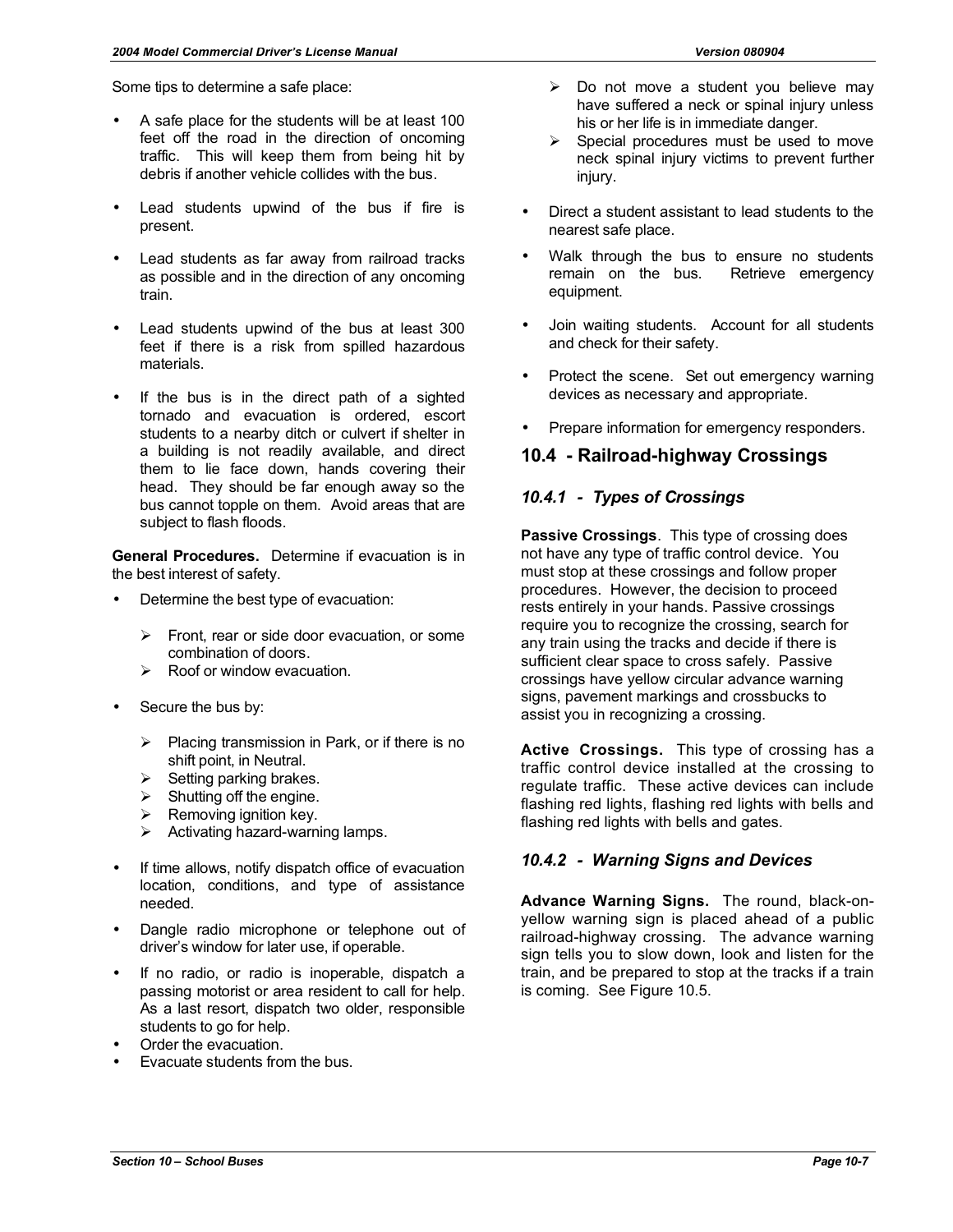

#### **Figure 10.5**

**Pavement Markings.** Pavement markings mean the same as the advance warning sign. They consist of an "X" with the letters ""RR" and a nopassing marking on two-lane roads. See Figure 10.6.

There is also a no passing zone sign on two-lane roads. There may be a white stop line painted on the pavement before the railroad tracks. The front of the school bus must remain behind this line while stopped at the crossing.



**Figure 10.6**

**Crossbuck Signs.** This sign marks a passive crossing. It requires you to yield the right-of-way to the train. When the road crosses over more than one set of tracks, a sign below the crossbuck indicates the number of tracks. See Figure 10.7.

**Flashing Red Light Signals.** At many active highway-rail grade crossings, the crossbuck sign has flashing red lights and bells. When the lights begin to flash, stop! A train is approaching. You are required to yield the right-of-way to the train. If there is more than one track, make sure all tracks are clear before crossing. See Figure 10.8.

**Gates**. Many active railroad-highway crossings have gates with flashing red lights and bells. Stop when the lights begin to flash and before the gate lowers across the road lane. Remain stopped until the gates go up and the lights have stopped flashing. Proceed when it is safe. If the gate stays down after the train passes, do not drive around the gate. Instead, contact your dispatcher. See Figure 10.8.



**Figure 10.7**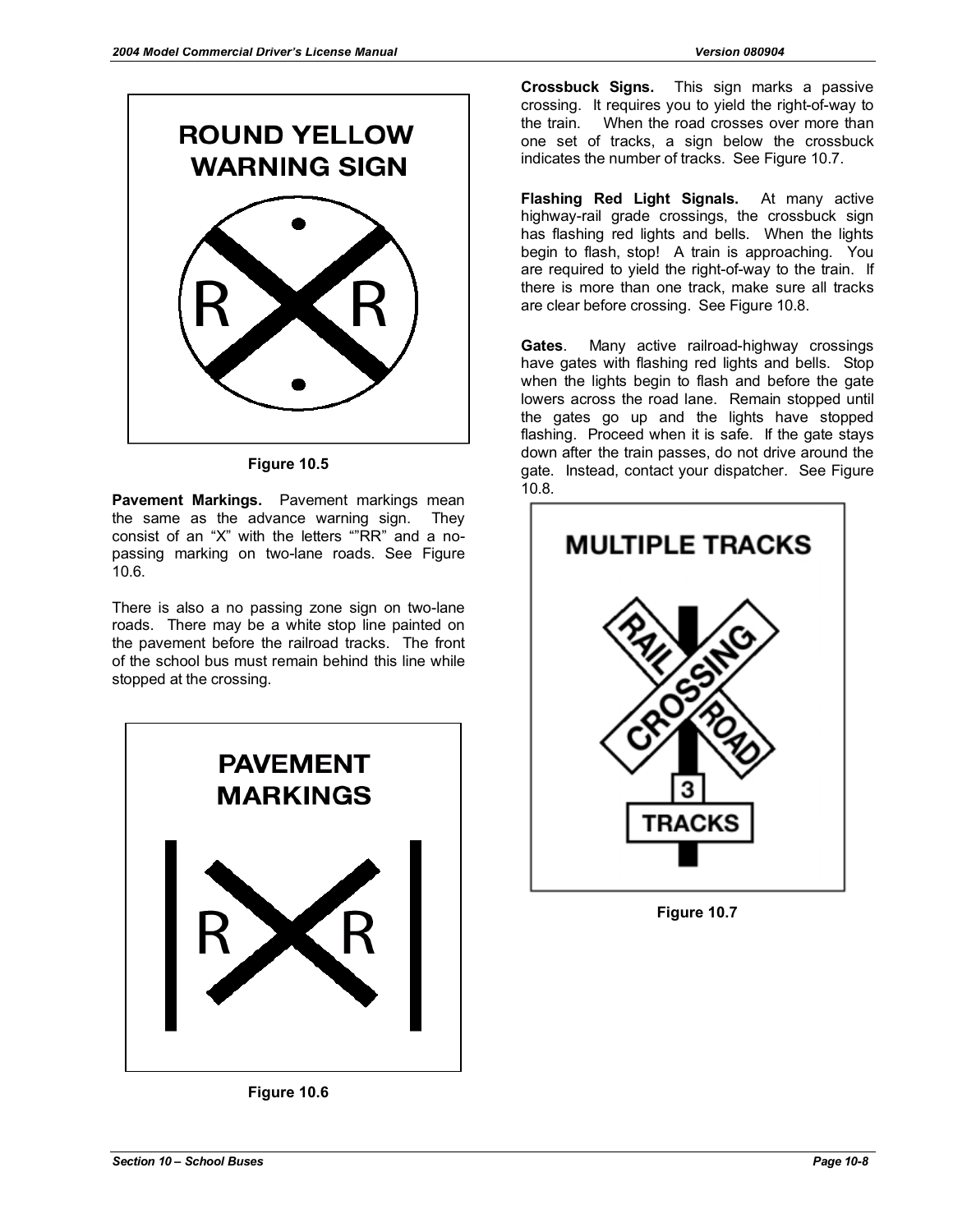

#### **Figure 10.8**

### *10.4.3 - Recommended Procedures*

Each state has laws and regulations governing how school buses must operate at railroad-highway crossings. It is important for you to understand and obey these state laws and regulations. In general, school buses must stop at all crossings, and ensure it is safe before proceeding across the tracks. The specific procedures required in each state vary.

 A school bus is one of the safest vehicles on the highway. However, a school bus does not have the slightest edge when involved in a crash with a train. Because of a train's size and weight it cannot stop quickly. An emergency escape route does not exist for a train. You can prevent school bus/train crashes by following these recommended procedures.

#### • **Approaching the Crossing:**

- $\triangleright$  Slow down, including shifting to a lower gear in a manual transmission bus, and test your brakes.
- $\triangleright$  Activate hazard lamps approximately 200 feet before the crossing. Make sure your intentions are known.
- $\triangleright$  Scan your surroundings and check for traffic behind you.
- $\triangleright$  Stay to the right of the roadway if possible.
- $\triangleright$  Choose an escape route in the event of a brake failure or problems behind you.

#### • **At the Crossing:**

- Stop no closer than 15 feet and no farther than 50 feet from the nearest rail, where you have the best view of the tracks.
- $\triangleright$  Place the transmission in Park, or if there is no Park shift point, in Neutral and press down on the service brake or set the parking brakes.
- $\triangleright$  Turn off all radios and noisy equipment, and silence the passengers.
- $\triangleright$  Open the service door and driver's window. Look and listen for an approaching train.
- **Crossing the Track:**
	- $\triangleright$  Check the crossing signals again before proceeding.
	- $\triangleright$  At a multiple-track crossing, stop only before the first set of tracks. When you are sure no train is approaching on any track, proceed across all of the tracks until you have completely cleared them.
	- $\triangleright$  Cross the tracks in a low gear. Do not change gears while crossing.
	- $\triangleright$  If the gate comes down after you have started across, drive through it even if it means you will break the gate.

#### *10.4.4 - Special Situations*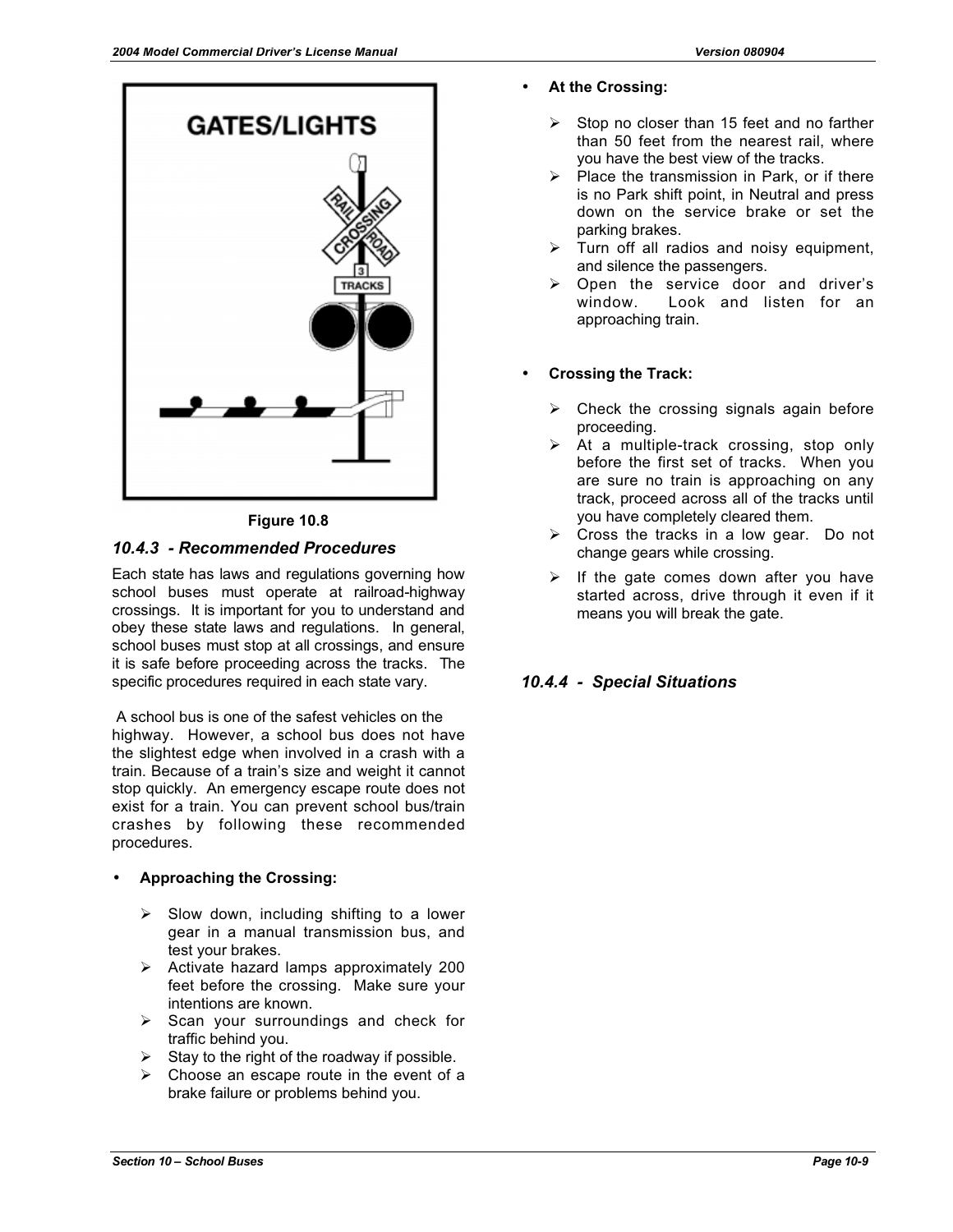**Bus Stalls or Trapped on Tracks.** If your bus stalls or is trapped on the tracks, get everyone out of the bus and off the tracks immediately. Move everyone far from the bus at an angle, which is both away from the tracks and toward the train.

**Police Officer at the Crossing.** If a police officer is at the crossing, obey directions. If there is no police officer, and you believe the signal is malfunctioning, contact your dispatcher to report the situation and ask for instructions on how to proceed.

**Obstructed View of Tracks.** Plan your route so it provides maximum sight distance at highway-rail grade crossings. Do not attempt to cross the tracks unless you can see far enough down the track to know for certain that no trains are approaching. Be especially careful at "passive" crossings. Even if there are active railroad signals that indicate the tracks are clear, you must look and listen to be sure it is safe to proceed.

**Containment or Storage Areas.** If it won't fit, don't commit! Know the length of your bus and the size of the containment area at highway-rail crossings on the school bus route, as well as any crossing you encounter in the course of a school activity trip. When approaching a crossing with a signal or stop sign on the opposite side, pay attention to the amount of room there. Be certain the bus has enough containment or storage area to completely clear the railroad tracks on the other side if there is a need to stop**.** As a general rule, add 15 feet to the length of the school bus to determine an acceptable amount of containment or storage area.

# **10.5 - Student Management**

### *10.5.1 - Don't Deal With On-bus Problems When Loading and Unloading*

In order to get students to and from school safely and on time, you need to be able to concentrate on the driving task.

Loading and unloading requires all your concentration. Don't take your eyes off what is happening outside the bus.

If there is a behavior problem on the bus, wait until the students unloading are safely off the bus and have moved away. If necessary, pull the bus over to handle the problem.

# *10.5.2 - Handling Serious Problems*

Tips on handling serious problems:

- Follow your school's procedures for discipline or refusal of rights to ride the bus.
- Stop the bus. Park in a safe location off the road, perhaps a parking lot or a driveway.
- Secure the bus. Take the ignition key with you if you leave your seat.
- Stand up and speak respectfully to the offender or offenders. Speak in a courteous manner with a firm voice. Remind the offender of the expected behavior. Do not show anger, but do show that you mean business.
- If a change of seating is needed, request that the student move to a seat near you.
- Never put a student off the bus except at school or at his or her designated school bus stop. If you feel that the offense is serious enough that you cannot safely drive the bus, calling for a school administrator or the police to come and remove the student may be appropriate. Always follow you state or local procedures for requesting assistance.

# **10.6 – Antilock Braking Systems**

## **10.6.1** *- Vehicles Required to have Antilock Braking Systems*

The Department of Transportation requires that antilock braking systems be on:

- Air brakes vehicles, (trucks, buses, trailers and converter dollies) built on or after March 1, 1998.
- Hydraulically braked trucks and buses with a gross vehicle weight rating of 10,000 lbs or more built on or after March 1, 1999.

Many buses built before these dates have been voluntarily equipped with ABS.

Your school bus will have a yellow ABS malfunction lamp on the instrument panel if it is equipped with ABS.

# *10.6.2 - How ABS Helps You*

When you brake hard on slippery surfaces in a vehicle without ABS, your wheels may lock up. When your steering wheels lock up, you lose steering control. When your other wheels lock up, you may skid or even spin the vehicle.

ABS helps you avoid wheel lock up and maintain control. You may or may not be able to stop faster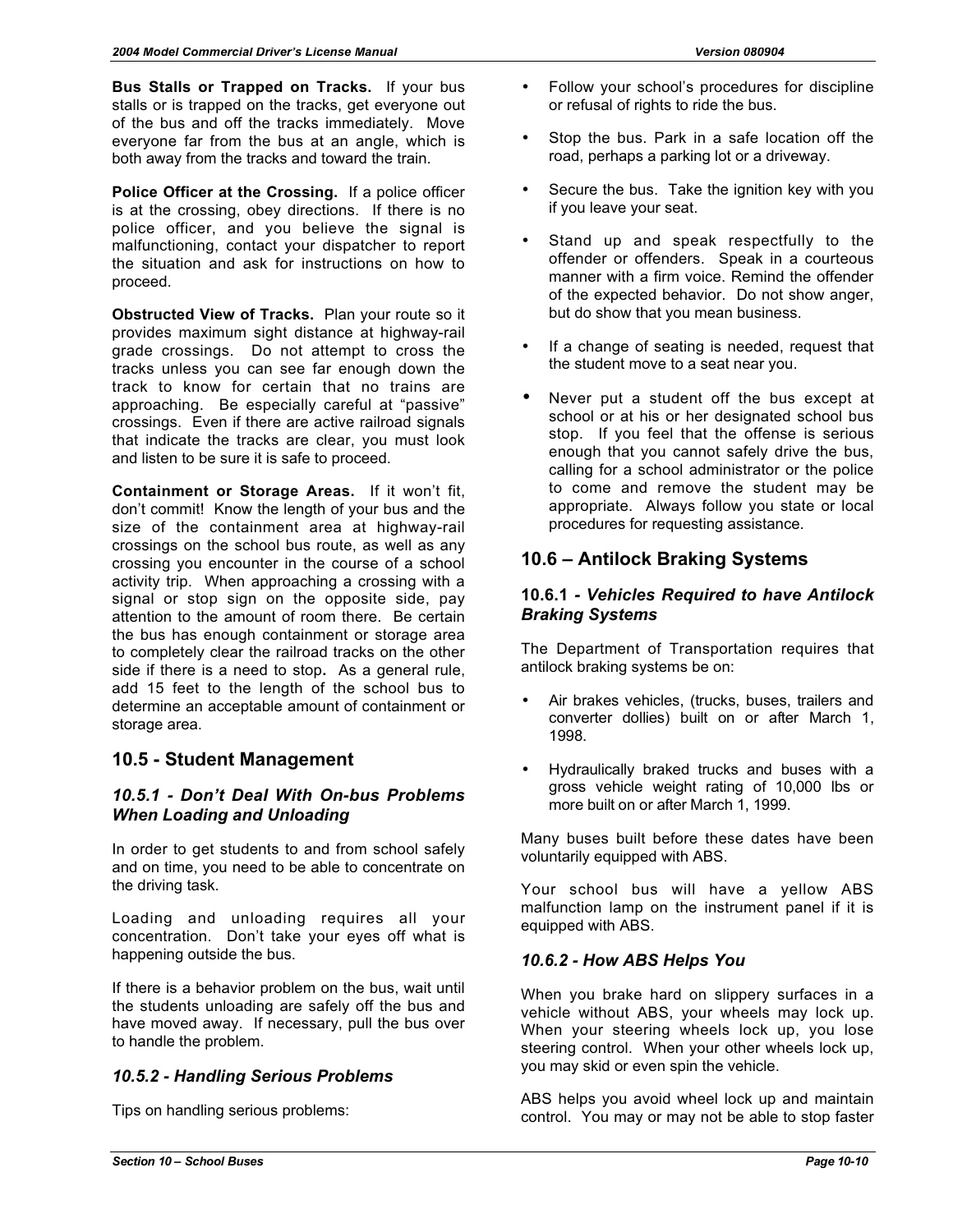with ABS, but you should be able to steer around an obstacle while braking, and avoid skids caused by over braking.

## *10.6.3 - Braking With ABS*

When you drive a vehicle with ABS, you should brake as you always have. In other words:

- Use only the braking force necessary to stop safely and stay in control.
- Brake the same way, regardless of whether you have ABS on the bus. However, in emergency braking, do not pump the brakes on a bus with ABS.
- As you slow down, monitor your bus and back off the brakes (if it is safe to do so) to stay in control.

### *10.6.4 - Braking if ABS is Not Working*

Without ABS, you still have normal brake functions. Drive and brake as you always have.

Vehicles with ABS have yellow malfunction lamps to tell you if something is not working. The yellow ABS malfunction lamp is on the bus's instrument panel.

As a system check on newer vehicles, the malfunction lamp comes on at start-up for a bulb check and then goes out quickly. On older systems, the lamp could stay on until you are driving over five mph.

If the lamp stays on after the bulb check, or goes on once you are under way, you may have lost ABS control at one or more wheels.

Remember, if your ABS malfunctions, you still have regular brakes. Drive normally, but get the system serviced soon.

## *10.6.5 - Safety Reminders*

- ABS does not compensate for bad driving habits, such as driving too fast, following too closely, or driving less carefully.
- ABS won't prevent power or turning skids–ABS should prevent brake-induced skids but not

those caused by spinning the drive wheels or going too fast in a turn.

- ABS won't necessarily shorten stopping distance. ABS will help maintain vehicle control, but not always shorten stopping distance.
- ABS won't increase or decrease ultimate stopping power–ABS is an "add-on" to your normal brakes, not a replacement for them.
- ABS won't change the way you normally brake. Under normal brake conditions, your vehicle will stop as it always stopped. ABS only comes into play when a wheel would normally have locked up because of over braking.
- ABS won't compensate for bad brakes or poor brake maintenance.
- Remember: The best vehicle safety feature is still a safe driver.
- Remember: Drive so you never need to use your ABS.
- Remember: If you need it, ABS could help to prevent a serious crash.

# **10.7 - Special Safety Considerations**

### *10.7.1 - Strobe Lights*

Some school buses are equipped with roofmounted, white strobe lights. If your bus is so equipped, the overhead strobe light should be used when you have limited visibility. This means that you cannot easily see around you – in front, behind, or beside the school bus. Your visibility could be only slightly limited or it could be so bad that you can see nothing at all. In all instances, understand and obey your state or local regulations concerning the use of these lights.

# *10.7.2 - Driving in High Winds*

Strong winds affect the handling of the school bus! The side of a school bus acts like a sail on a sailboat. Strong winds can push the school bus sideways. They can even move the school bus off the road or, in extreme conditions, tip it over.

If you are caught in strong winds:

Keep a strong grip on the steering wheel. Try to anticipate gusts.